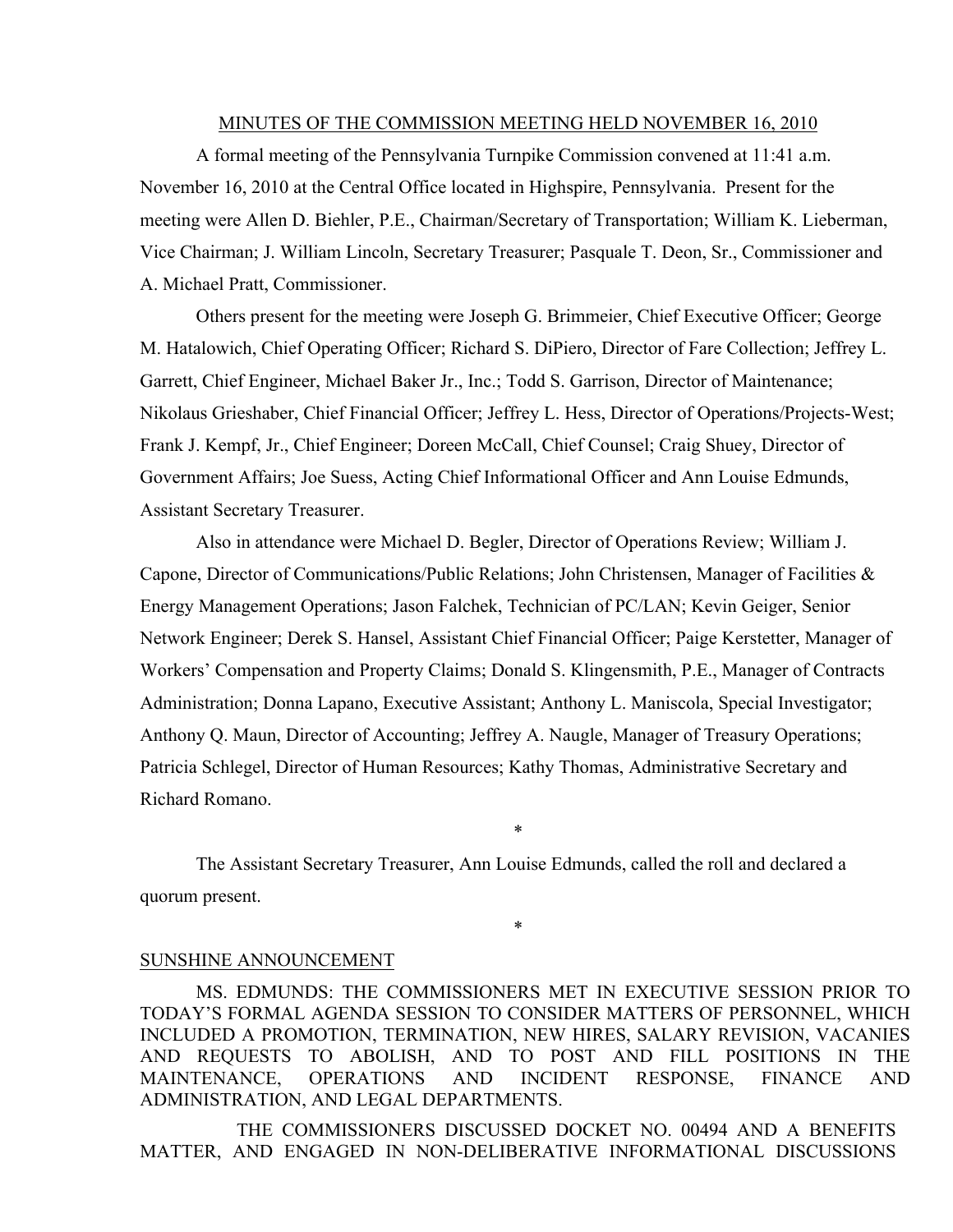# REGARDING VARIOUS ACTIONS AND MATTERS, WHICH HAVE BEEN APPROVED AT PREVIOUS PUBLIC MEETINGS.

#### \*

## PUBLIC COMMENT

.

MS. EDMUNDS: THE PUBLIC IS WELCOME AT THIS TIME TO ADDRESS THE COMMISSION REGARDING ITEMS LISTED ON THE AGENDA OR OTHER ITEMS NOT LISTED ON THE AGENDA THAT ARE WITHIN THE COMMISSION'S AUTHORITY OR CONTROL.

IN ORDER TO CONDUCT AN ORDERLY, EFFICIENT, EFFECTIVE AND DIGNIFIED MEETING, ALL PERSONS WISHING TO ADDRESS THE COMMISSION SHOULD HAVE SIGNED IN AND REQUESTED TIME TO SPEAK. IF YOU HAVE NOT DONE SO, YOU ARE INVITED TO DO SO.

COMMISSIONERS, WE HAVE ONE REQUEST TO SPEAK TODAY; THE COMMISSION RECOGNIZES RICHARD ROMANO. WE ASK THAT YOU STEP UP TO THE MICROPHONE, STATE YOUR NAME AND ADDRESS, AND THE SUBJECT MATTER OF YOUR COMMENTS/REMARKS. YOU ARE TO LIMIT YOUR TIME TO 3 MINUTES; YOUR COMMENTS/REMARKS SHOULD BE ADDRESS TO THE COMMISSION AS A WHOLE AND NOT TO ANY INDIVIDUAL MEMBER. NO PERSON OTHER THAN MEMBERS OF THE COMMISSION AND THE PERSON ADDRESSING THE COMMISSION SHALL BE PERMITTED TO ENTER INTO THE DISCUSSION. NO QUESTIONS SHALL BE ASKED OF THE COMMISSION MEMBERS, EXCEPT THROUGH THE PRESIDING OFFICER WHO SHALL DETERMINE IF THE QUESTIONS SHALL BE ADDRESSED. THE SPEAKER SHALL AVOID UNDUE REPETITION OF POINTS PREVIOUSLY PRESENTED AT THE COMMISSION.

MR. ROMANO: MR. CHAIRMAN AND COMMISSIONERS, I AM HERE TO OPPOSE THE COMMISSIONS MANNER OF RAISING TOLLS. YOU MAY ALREADY KNOW THAT PENNSYLVANIA'S CONSTITUTION PREDATES, AND WAS USED AS A MODEL FOR, THE CONSTITUTION OF THE UNITED STATES OF AMERICA; INCLUDING ITS BILL OF RIGHTS. PENNSYLVANIA'S CONSTITUTION, HOWEVER, CONTAINS STRONGER LANGUAGE AND IT IS MORE SPECIFIC ABOUT THE RIGHTS GRANTED TO ITS CITIZENS BY ITS ARTICLE 1 SECTIONS; COLLECTIVELY KNOWN AS THE INHERENT RIGHTS OF MANKIND.

AMONG THOSE SECTIONS ARE TWO THAT I THINK SHARES RELEVANCE WITH THE PRESENTATION; SECTION 25 AND SECTION 26. SECTION 25 READS, "TO GUARD AGAINST TRANSGRESSIONS OF THE HIGH POWERS WE HAVE DELEGATED, WE DECLARE THAT EVERYTHING IN THIS ARTICLE IS ACCEPTED OUT OF GENERAL POWERS OF GOVERNMENT AND SHALL FOREVER REMAIN INVIOLATE." THAT SECTION MEANS THAT THE PEOPLE WHO WROTE THIS CONSTITUTION FOR THE PEOPLE OF PENNSYLVANIA, THOUGHT ONE DAY THAT HIGH POWERS MAY TRY TO TAKE AWAY THESE RIGHTS, AND THEY EXPRESSLY PROHIBITED THAT POSSIBILITY.

SECTION 26 DEALS DIRECTLY WITH THE SITUATION SUCH AS THE TOLL RAISE PROPOSED BY THIS COMMISSION. IT READS, "NEITHER THE COMMISSION NOR ANY POLITICAL SUBDIVISION THEREOF, SHALL DENY TO ANY PERSON, THE ENJOYMENT OF ANY CIVIL RIGHT NOR DISCRIMINATE AGAINST ANY PERSON IN THE EXERCISE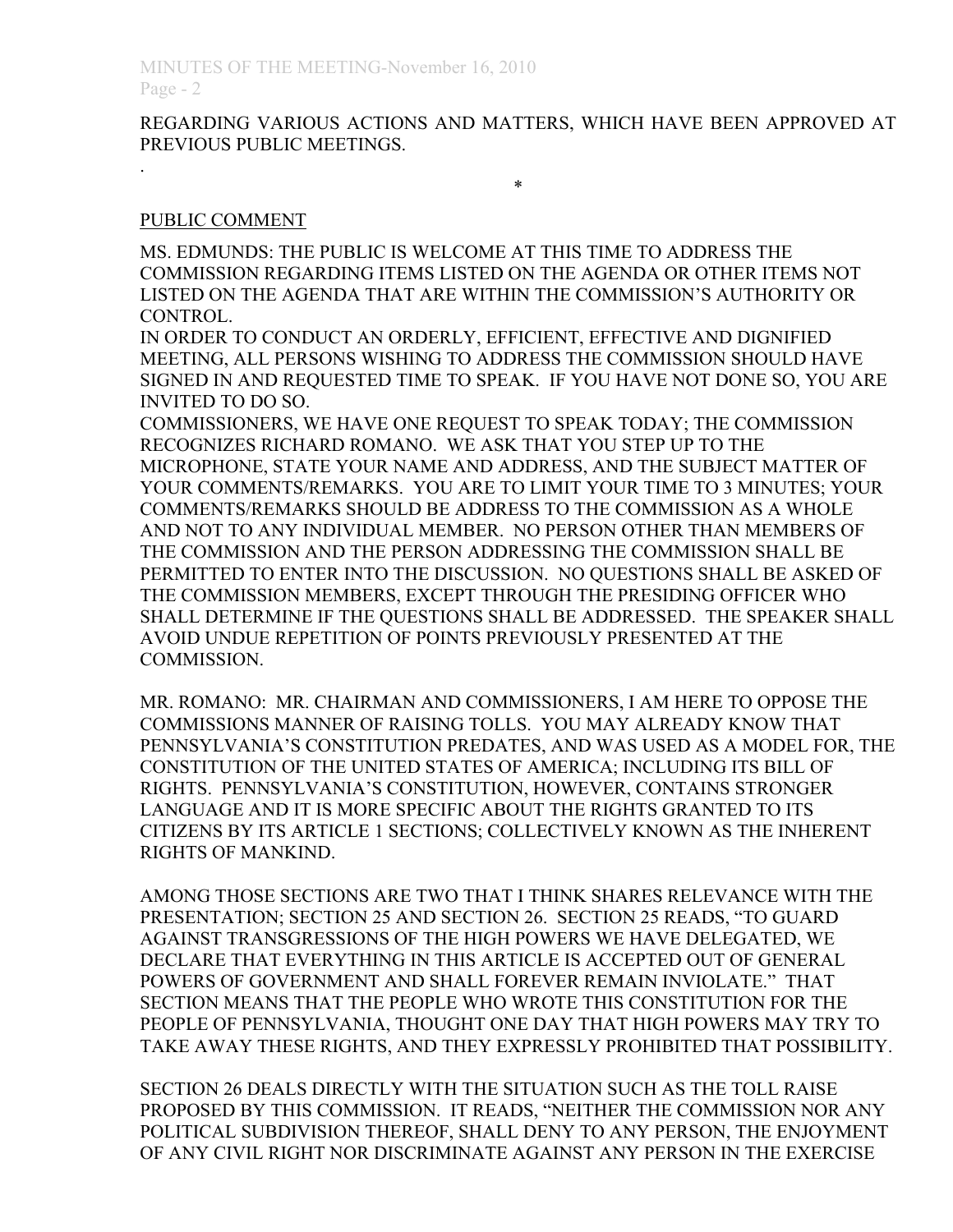OF ANY CIVIL RIGHT". THIS COMMISSIONS PROPOSAL TO CHARGE NON E-ZPASS SUBSCRIBERS 7% MORE FOR THE SAME STATION-TO-STATION DISTANCE TRAVEL SEEMS PATENTLY DISCRIMINATORY AND I CHARGE A VIOLATION OF THE CIVIL RIGHTS GUARANTEED BY OUR CONSTITUTION. IF THIS COMMISSION CAN DISCRIMINATE ON THE BASIS OF EVEN E-ZPASS SUBSCRIPTION ALONE, AT SOME POINT THE IN FUTURE, PENNSYLVANIAN'S CAN EXPECT TO HEAR OTHER THINGS SUCH AS, IF YOU WANT TO DRIVE ON OUR TURNPIKE YOU WILL HAVE TO PAY USING A VISA CARD OR A MASTERCARD OR AN AMERICAN EXPRESS CARD.

CONSEQUENTLY, I SO ADVISE THIS COMMISSION OF THEIR OVERSIGHT AND REQUEST THAT SOME OTHER MEANS BE ADOPTED TO SECURE ITS NEEDS SUCH AS EQUAL, ACROSS THE BOARD TOLL RAISE FOR ALL TURNPIKE USERS BASED UPON STATION-TO-STATION DISTANCE TRAVELLED IN SIMILAR VEHICLES. THANK YOU FOR YOUR TIME AND CONSIDERATION.

CHAIRMAN BIEHLER: THANK YOU VERY MUCH FOR YOUR COMMENTS.

# MS. EDMUNDS: THIS CONCLUDES THE PUBLIC COMMENT SECTION OF THE MEETING. \*

## MINUTES OF THE MEETING

Motion-That the Minutes of the meeting held October 19, 2010 be approved and filed-was made by Commissioner Pratt, seconded by Commissioner Lincoln; and passed unanimously.

### COMMUNICATIONS

Motion-That the Commission accepts and files the memos received from the Chief Counsel, the Director of Roll Revenue Audit and the Manager of Procurement and Material Management-was made by Commissioner Lincoln, seconded by Commissioner Deon; and passed unanimously.

\*

\*

\*

### PERSONNEL

Motion-That the Commission approves the Personnel as submitted-was made by Commissioner Lincoln, seconded by Commissioner Pratt; and passed unanimously.

### NEW BUSINESS

## Reinvestments, Liquidations and Purchase of Securities

Upon the motion by Commissioner Lieberman, seconded by Commissioners Lincoln, the following Resolution was presented for adoption:

### **RESOLUTION**

BE IT RESOLVED that The Pennsylvania Turnpike Commission hereby ratifies the action of the Assistance Chief Financial Officer, with the approval of the Chief Executive Officer and the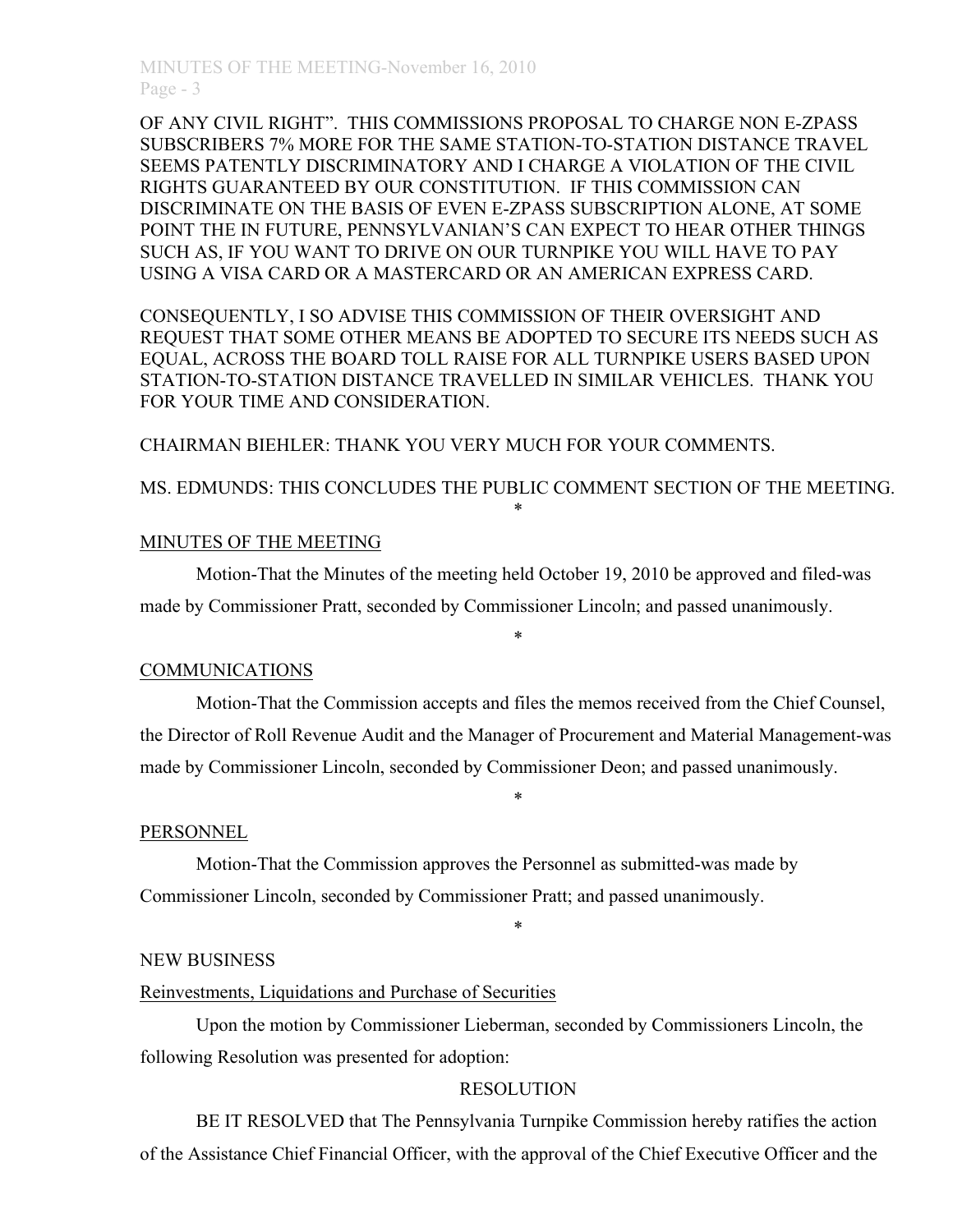# MINUTES OF THE MEETING-November 16, 2010 Page - 4

Consulting Engineer, in directing the Trustee to make the foregoing reinvestments, liquidations and purchases; and

BE IT FURTHER RESOLVED that copies of the Resolution certified by the Assistant Secretary Treasurer shall be forwarded to the Trustee as required in Article VI, Section 602 of the 2001 Amended and Restated Trust Indenture.

The following members voted yea: Commissioners Biehler, Lieberman, Lincoln, Deon and Pratt. The motion passed unanimously.

\*

# AGREEMENTS

Motion-That the Commission approves the negotiation and execution of a Supplement

Agreement, Amendments and the Agreements for the items listed in memos "a" through "i:

- a. Supplemental Agreement with Norfolk Southern Railway Company for the Railway to provide the necessary protective services and temporary grade crossing construction and removal, necessary for the replacement of Bridge NB-525 at MP A74.27, for an additional cost of \$188,579.00; increasing the not-to-exceed amount to \$437,729.00;
- b. Amendment to our agreement with CORL Communications, Inc for GAI-Tronics intercom units, to include the installation of an additional unit in the Trevose Maintenance Engineering Office, for an additional cost of \$3,180.00; for a not-to-exceed amount of \$181,634.00;
- c. Reimbursement Agreement with The Hankin Group (TGH) to reimburse TGH the cost necessary to connect the township's sewer line to the Downingtown Interchange; at a not-toexceed amount of \$68,000.00;
- d. Amendment to our agreement with Karns Quality Foods LTD for the distribution of E-ZPass in their stores; to extend the agreement for an additional five (5) years with an option for two (2) additional five-year renewals;
- e. Amendment to our agreement with AAA North Penn for the distribution of E-ZPass in their branch offices; to extend the agreement for an additional five (5) years with an option for two (2) additional five-year renewals;
- f. Amendment to our agreement with AAA Central Penn for the distribution of E-ZPass in their branch offices; to extend the agreement for an additional five (5) years with an option for two (2) additional five-year renewals;
- g. Amendment to our agreement with AAA Schuylkill County for the distribution of E-ZPass in their office; to extend the agreement for an additional five (5) years with an option for two (2) additional five-year renewals;
- h. Amendment to our agreement with Jackson Lewis for Diversity Inclusion Assessment; to exercise our option to extend the terms of the agreement for an additional 6 months;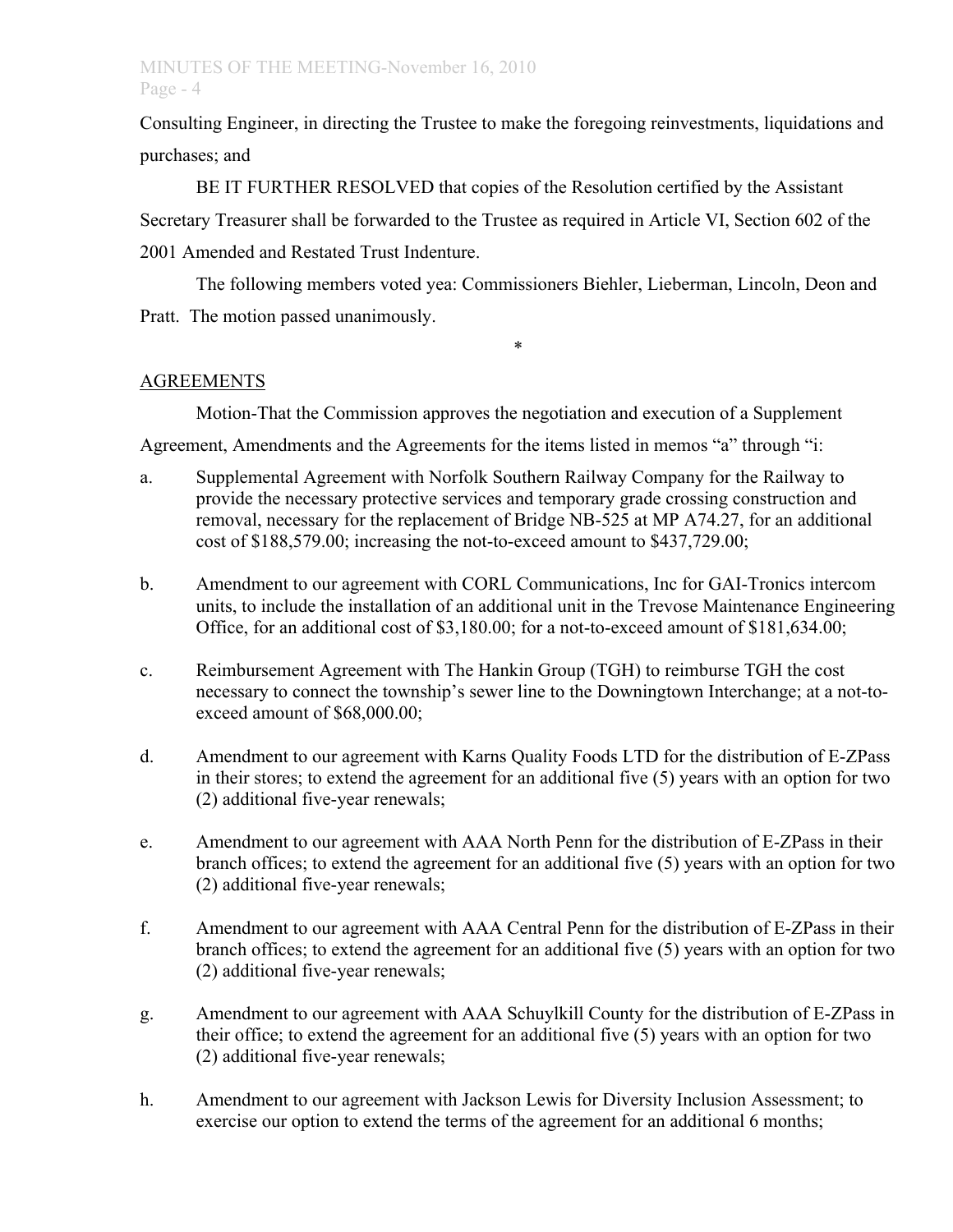i. Agreement with Denbo-Vesta #6 Volunteer Fire Company for fire service coverage from exit 28 to exit 30 northbound on Toll 43.

-was made by Commissioner Lincoln, seconded by Commissioner Deon; and passed unanimously.

\*

# RIGHT-OF-WAY REQUESTS

Motion-That the Commission approves the Right-of-Way Requests for the items listed in

memos "a" through "g":

- a. Approve an easement on and access across our Newcomer Tower Site to the North Fayette County Municipal Authority for the purposes of installing a water storage tank; approve the appraisal amount of \$28,400.00 to be paid by the Authority; and approve the preparation and execution of a deed by authorized Commission officers;
- b. Approve the plans entitled*, "Drawings Establishing and Reestablishing Limited Access Highway and Authorizing Acquisition of Right-of-Way for Replacement of Bridge B-533 at M. P. 155.14 and the relocation of Dogwood Lane (Private) in Bedford County, Contract No. T-149.50T002-3-02, Pennsylvania Turnpike from Sta. 1348+43.84 to Sta. 1356+26.34 Length = 782.50 ft./0.148 Mi., Dogwood Lane (Private) from Sta. 9+40.00 to Sta. 16+95.00 Length = 468.60 ft./0.089 Mi."*, as prepared by the Engineering Department for the replacement of Bridge B-553 at MP 155.14;
- c. Approve settlement of Right-of-Way #1A018-A, a partial take parcel, necessary for the total reconstruction project from MP 67.00 to MP 75.00, by authorizing the issuance of payment in the amout of \$11,500.00 representing the balalnce of damages, payable to Hollinsdhead, Mendelson, Bresnahan & Nixon, P.C., Escrow Agent;
- d. Approve settlement of Right-of-Way #6058-AA, a total take parcel, necessary for construction of the Route 29 Slip Ramp, by authorizing the issuance of payment in the amount of \$70,223.82, representing damages, payable to Peter D. & Francis B. Melchiore and Saul Ewing, LLP;
- e. Authorize the acquisition of Right-of-Way #17941, a total take parcel, necessary for construction of the Southern Beltway, by authorizing the issuance of payment in the amount of \$186,018.81 payable to Urban Settlement Company, Escrow Agent; representing fair market value, prorated taxes and recording fees; authorize the appropriate Commission officials to execute the agreement of sale, authorize the payment of additional statutory damages as calculated by the Legal Department and approved by the Chief Executive Officer, and payment of the fair market value to the property owner is contingent upon the delivery of a deed prepared by the Legal Department;
- f. Authorize the acquisition of Right-of-Way #17902, a total take parcel, necessary for construction of the Southern Beltway, by authorizing the issuance of payment in the amount of \$389,340.39 payable to Urban Settlement Company, Escrow Agent; representing fair market value, prorated taxes, recording fees, Section 710 damages, housing supplement and closing costs; authorize the appropriate Commission officials to execute the agreement of sale, authorize the payment of additional statutory damages as calculated by the Legal Department and approved by the Chief Executive Officer, and payment of the fair market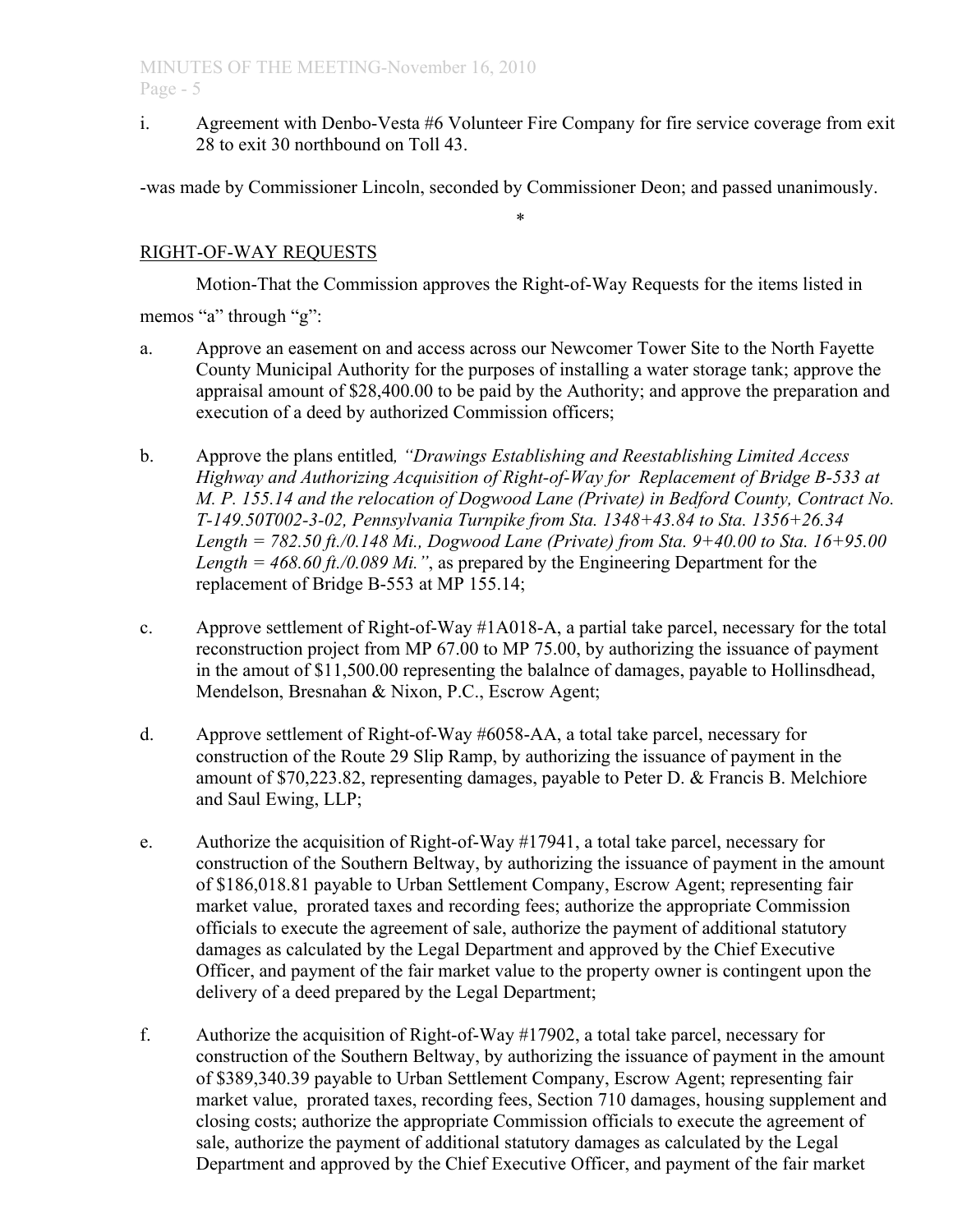value to the property owner is contingent upon the delivery of a deed prepared by the Legal Department;

g. Authorize the acquisition of Right-of-Way #2134-A, a partial take parcel, necessary for the bridge reconstruction project at MP 149.50, by authorizing the issuance of payment in the amount of \$13,500.00 payable to Kenneth L. and Paula W. Clingerman; representing fair market value, Section 710 damages and moving costs; authorize the appropriate Commission officials to execute the agreement of sale, authorize the payment of additional statutory damages as calculated by the Legal Department and approved by the Chief Executive Officer, and payment of the fair market value to the property owners is contingent upon the delivery of a deed prepared by the Legal Department.

-was made by Commissioner Deon, seconded by Commission Lincoln; and passed unanimously.

\*

# PAYMENTS

Motion-That the Commission approves the issuance of the payments for the items listed in memos "a" and "b":

- a. Reimbursement payment to the E-ZPass Interagency Group (IAG) for expenses incurred in supporting the backup Virtual Private Network Connections, from January through September 2010 in the amount of \$6,850.34;
- b. Payment for the Employee Liability Self-Insurance Program (ELSIP) invoice from the PA Department of General Services, which represents the annual premium due for the period July 1, 2010 to June 30, 2011, in the amount of \$38,100.00.

-was made by Commissioner Lincoln, seconded by Commissioner Deon; and passed unanimously.

\*

# AWARD OF BIDS AND THE ISSUANCE OF PURCHASE ORDERS

Motion-That the Commission Approves the Award of Bids, a Change Order, Renewals and

the Issuance of the Purchase Orders for the items listed in memo "c":

c. Single-axle Mack dump truck, utilizing the Commonwealth's contract with Mack Trucks, Inc.; at a total award of \$156,643.98;

-was made by Commissioner Lincoln, seconded by Commissioner Deon; Commissioner Pratt abstained.

COMMISSIONER PRATT: MR. CHAIRMAN, I ABSTAIN ON THE BASIS THAT THE COMPANY SET FORTH IN THIS AGENDA ITEM IS A CLIENT OF THE FIRM OF WHICH I AM A PARTNER. I ASK THAT THE SECRETARY PLEASE HAVE THE MINUTES OF THE MEETING REFLECT MY ABSTENTION ON THIS VOTE.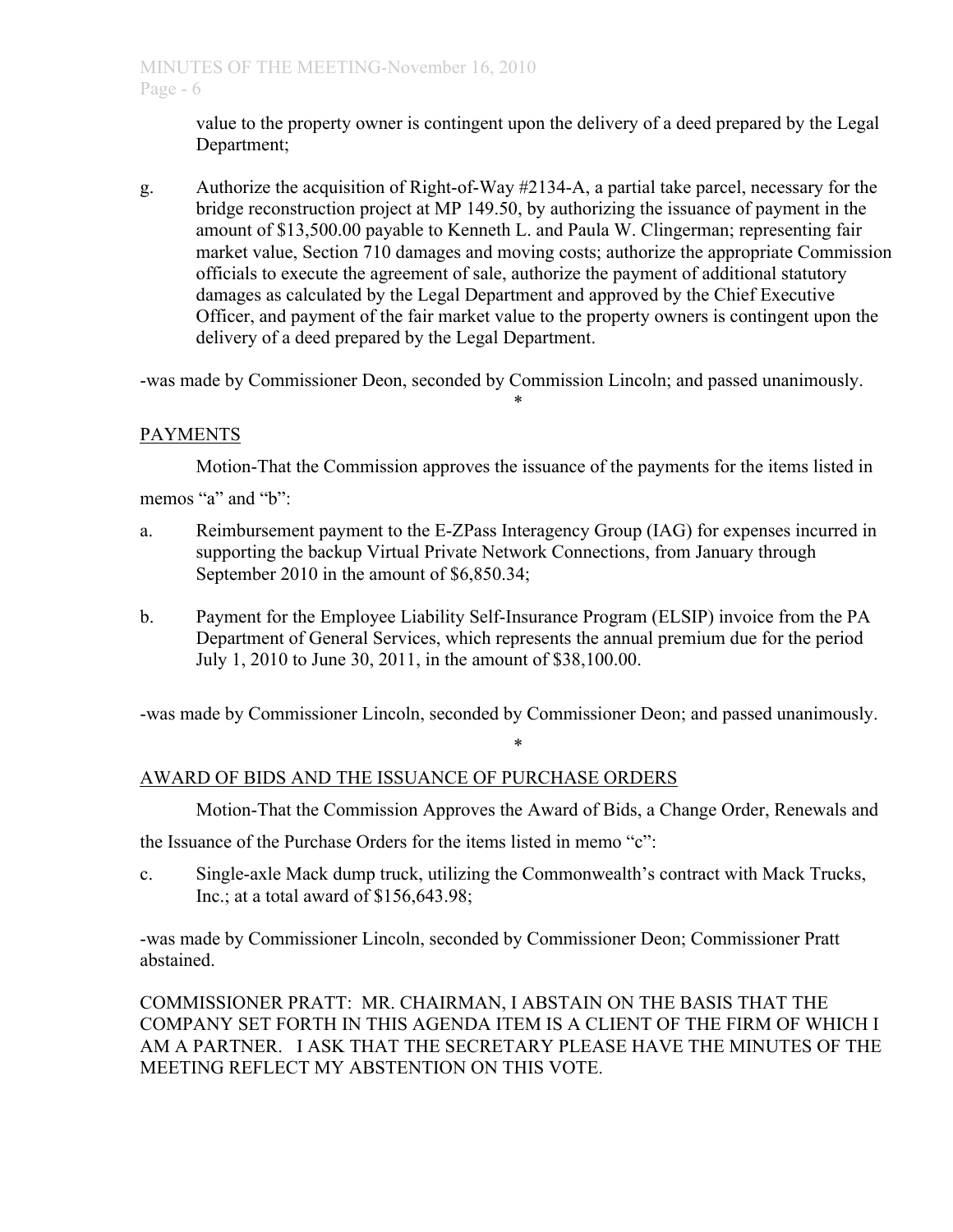Motion-That the Commission Approves the Award of Bids, a Change Order, Renewals and

the Issuance of the Purchase Orders for the items listed in memos "a, b, d, e and f":

- a. VidSys Video Management Software, utilizing the Commonwealth's contract with Berkshire Systems Group, Inc.; at a total award of \$148,288.00;
- b. Data Network Support and Services, to Voicenet for two (2) years; at a total award of \$1,136,750.00;
- d. Change Order for preventative maintenance of MGE UPS Units, to include future battery replacements for an additional \$100,000.00, increasing the purchase order to \$252,947.68;

e. Glass Beads, exercising our option to renew the award for an additional year (December 1, 2010 through November 30, 2011): Potters Industries \$ 55,000.00 Greenstar Allentown LLC \$160,000.00 TOTAL RENEWAL \$215,000.00

f. Traffic line paint, exercising our option to review the award for an additional year (December 1, 2010 through November 30, 2011) to Ennis Paint; for a renewal of \$700,000.00.

-was made by Commissioner Lincoln, seconded by Commissioner Deon; and passed unanimously.

\*

# AWARD OF CONTRACTS

Motion-That the Commission approves the Award of Contracts for the items listed in memos

"a" through "e":

- a. Contract #T-151.09S002-3-02 for the replacement of Bridge B-443 at MP 151.09; to the lowest responsive and responsible bidder, New Enterprise Stone and Lime Co., Inc.; at a notto-exceed amount of \$3,495,215.85, with a contingency amount of \$150,000.00;
- b. Contract #EN-00111-03-02 for bridge repairs between MP 0.00 and MP 109.91, Toll I-376, Turnpike 576, Turnpike 43 and Turnpike 66; to the lowest responsive and responsible bidder, Donegal Construction Corporation; at a not-to-exceed amount of \$600,000.00;
- c. Contract #EN-00111-03-04 for bridge repairs between MP 236.22 and MP 358.11; to the lowest responsive and responsible bidder, J.P.S. Construction Co., Inc.; at a not-to-exceed amount of \$1,000,000.00;
- d. Contract #EN-00111-03-03 for bridge repairs between MP 109.91 and MP 236.22; to the lowest responsive and responsible bidder, J.P.S. Construction Co., Inc.; at a not-to-exceed amount of \$400,000.00;
- e. Contract #EN-00111-03-05 for bridge repairs between MP A20.00 and MP A130.64; to the lowest responsive and responsible bidder, J.P.S. Construction Co., Inc.; at a not-to-exceed amount of \$1,000,000.00.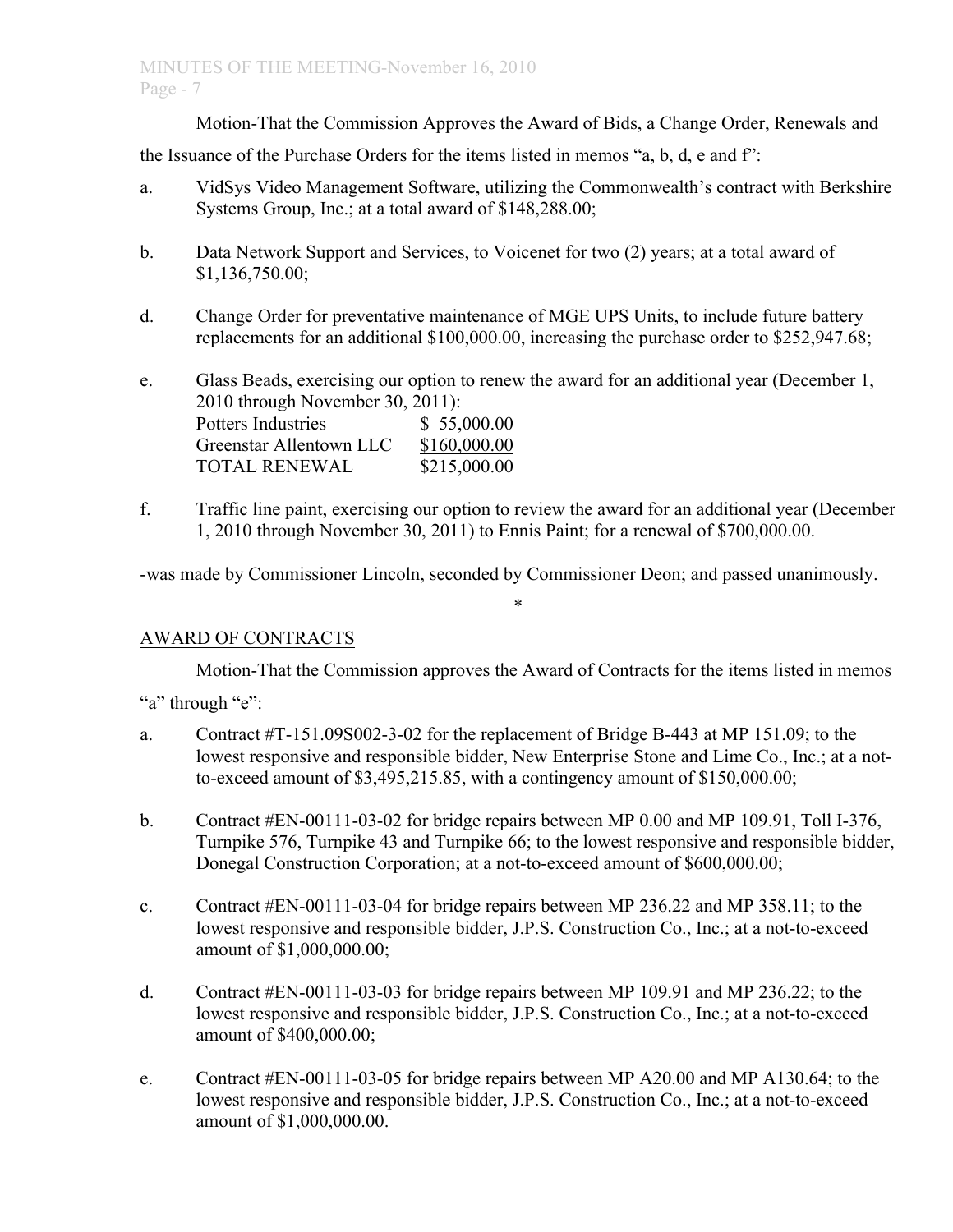-was made by Commissioner Lincoln, seconded by Commissioner Deon; and passed unanimously.

# ITEMS ADDED TO THE FORMAL AGENDA

\*

# FINAL SELECTIONS

Motion-That the Commission approves the shortlist below and request proposals and presentations from the following firms to provide general consulting engineer services:

> Reference #3-214 AECOM USA, Inc. HDR Engineering, Inc. HNTB Corporation Michael Baker, Jr., Inc. URS Corporation

-was made by Commissioner Pratt, seconded by Commissioner Lincoln; and passed unanimously.

\*

# SUPPLEMENT

Motion-That the Commission approves the preparation and execution of Supplemental Agreement #2 with Brinjac Engineering for wastewater engineering services, for an increase of \$200,000.00; increasing the not-to-exceed amount to \$1,300,000.00-was made by Commissioner Lincoln, seconded by Commissioner Deon; and passed unanimously.

# CHANGE ORDERS

Motion-That the Commission approves the Change Order for the item listed in memo "a":

a. Change Order #31 for Contract #01-017-RCFX with Allan A. Myers for the roadway and bridge reconstruction project from MP 326.00 to MP 331.30, for an increase of \$167,953.30; increasing the not-to-exceed amount to \$172,735,794.03;

\*

-was made by Commissioner Deon, seconded by Commissioner Lincoln; Commissioner Pratt abstained.

COMMISSIONER PRATT: MR. CHAIRMAN, I ABSTAIN ON THE BASIS THAT THE COMPANY SET FORTH IN THIS AGENDA ITEM IS A CLIENT OF THE FIRM OF WHICH I AM A PARTNER. I ASK THAT THE SECRETARY PLEASE HAVE THE MINUTES OF THE MEETING REFLECT MY ABSTENTION ON THIS VOTE.

Motion-That the Commission approves the Change Order for the item listed in memo "b":

b. Change Order #1 for Contract #T-048.00R001-3-02 with Lindy Paving, Inc. for bituminous resurfacing between MP 44.70 and MP 50.66, for a 210-day time extension.

-was made by Commissioner Deon; seconded by Commissioner Lincoln; Commissioner Lieberman

abstained.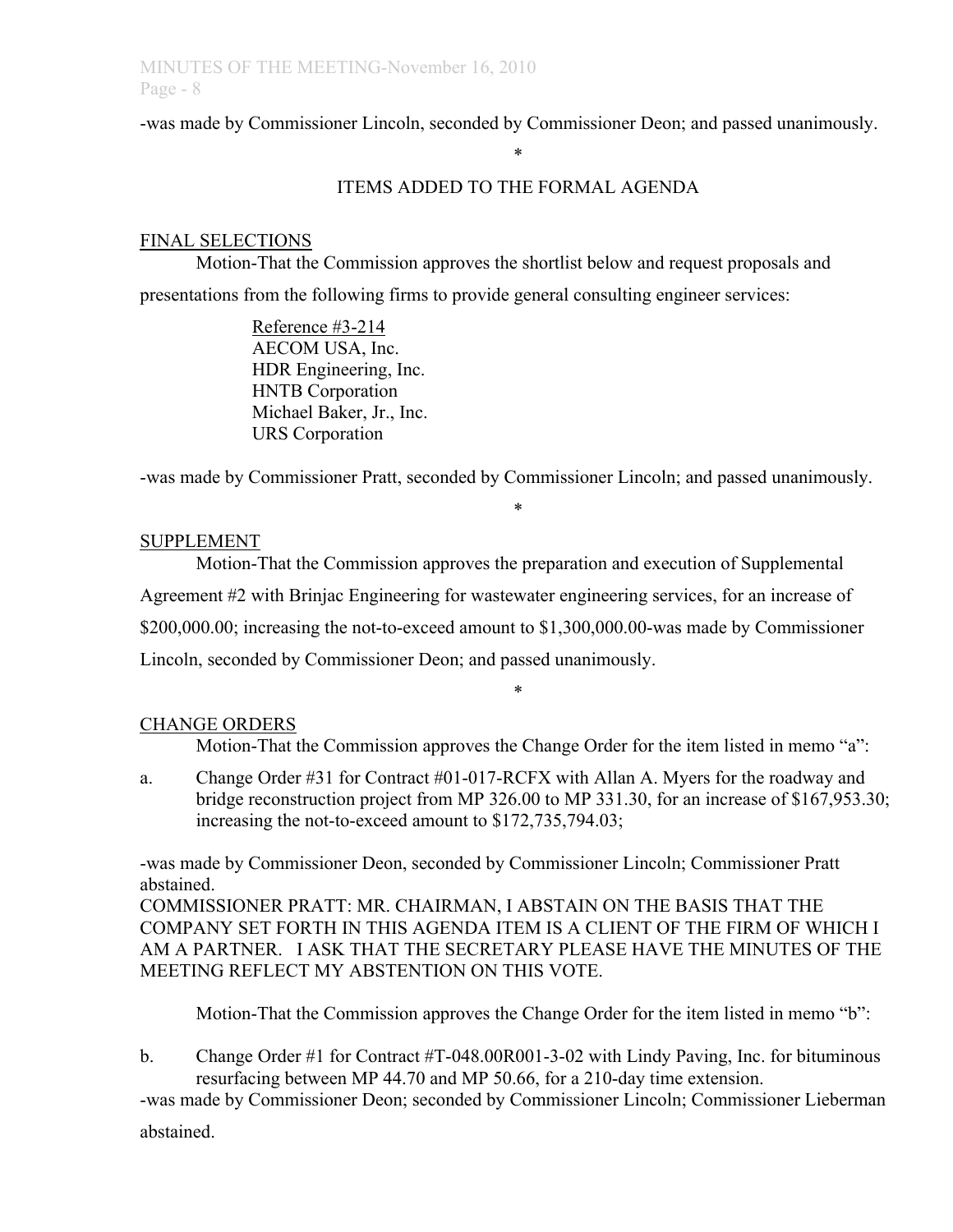COMMISSIONER LIEBERMAN: MR. CHAIRMAN, I ABSTAIN ON THE BASIS THAT THE COMPANY SET FORTH IN THIS AGENDA ITEM IS A CLIENT. I ASK THAT THE SECRETARY PLEASE HAVE THE MINUTES OF THE MEETING REFLECT MY ABSTENTION ON THIS VOTE.

\*

The motions passed.

# CHANGE ORDERS AND FINAL PAYMENTS

Motion-That the Commission approves the Change Orders and Final Payments for the items

listed in memos "a" through "d":

- a. Change Order #1 and Final Payment for Contract #A-115.33S001-3-02 with Susquehanna Valley Construction Corp. for the replacement of Bridge NB-659; for a decrease of \$79,607.68, making the final contract value \$2,585,546.22 and the final amount due of \$185,552.71;
- b. Change Order #9 and Final Payment for Contract #04-022-RCRH with New Enterprise Stone and Lime Col, Inc. for roadway and bridge reconstruction from MP 210.92 to MP 215.29; for a decrease of \$44,374.87; making the final contract value \$62,481,928.20 and the final amount due of \$659,576.98;
- c. Change Order #1 and Final Payment for Contract #EN-00028-03-02 with Glasgow, Inc. for access ramp construction at MP 346.07; for an increase of \$36,959.62, making the final contract value \$524,875.04 and the final amount due of \$67,919.25;
- d. Change Order #1 and Final Payment for Contract #EN-00088-03-09 with Hempt Bros., Inc. for drainage repairs at MP 234.50; for a decrease of \$338.10, making the final contract value \$180,736.70 and the final amount due of \$16,310.56.

-was made by Commissioner Lincoln, seconded by Commissioner Deon; and passed unanimously.

\*

## POLICY LETTER

Motion-That the Commission approves the revision to Policy Letter 2.1, Americans with Disabilities Act Amendments Act, to reaffirm the policy and procedures of the Commission and to inform all personnel of their duties and responsibilities-was made by Commissioner Lincoln, seconded by Commissioner Lieberman; and passed unanimously.

\*

\*

## NEXT MEETING

MS. EDMUNDS: THE NEXT COMMISSION MEETING WILL BE HELD TUESDAY, DECEMBER 7, 2010.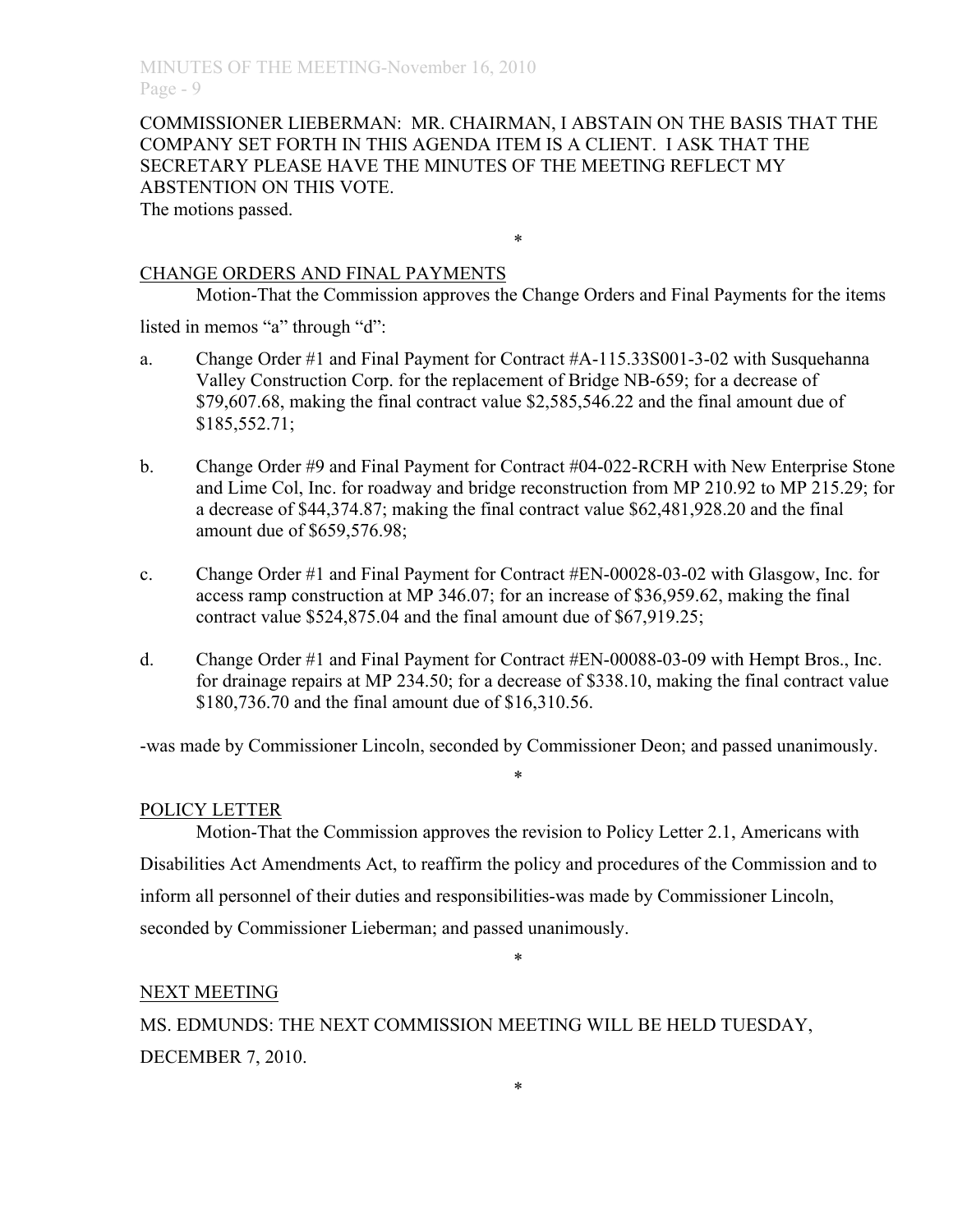# ADJOURNMENT

# MS. EDMUNDS: COMMISSIONERS, I HAVE NO OTHER ITEMS FOR CONSIDERATION. IF YOU HAVE NOTHING FURTHER, I REQUEST A MOTION FOR ADJOURNMENT.

Motion-That this meeting of The Pennsylvania Turnpike Commission be adjourned at 11:50 a.m.-was made by Commissioner Lieberman, seconded by Commissioner Lincoln; and passed unanimously.

\*

PREPARED BY:

Ann Louise Edmunds Assistant Secretary Treasurer

11-16-10 APPROVED BY:

J. William Lincoln Secretary Treasurer